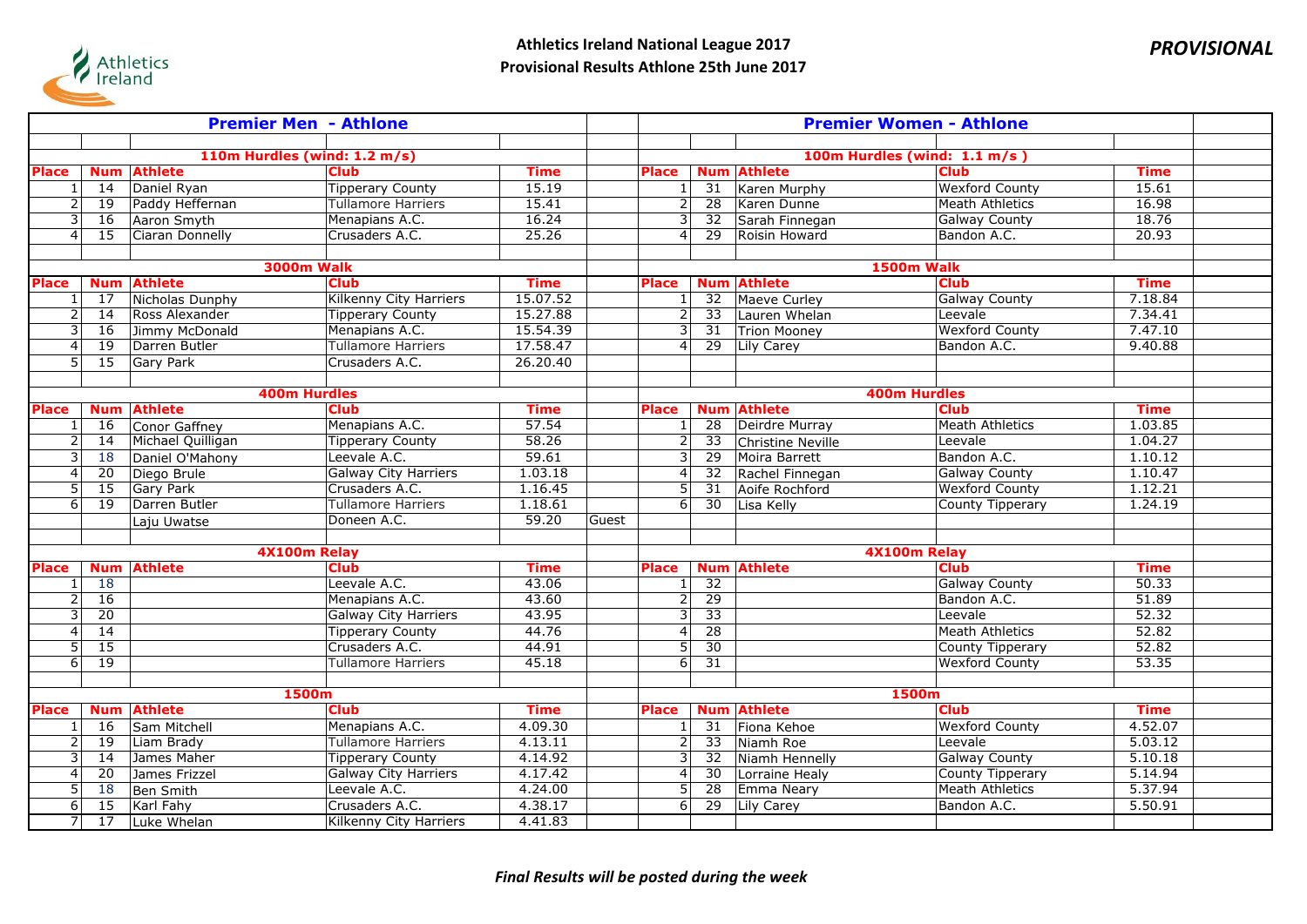

| 400m           |                 |                            |                               |             | 400m                      |                 |                            |                            |             |       |  |
|----------------|-----------------|----------------------------|-------------------------------|-------------|---------------------------|-----------------|----------------------------|----------------------------|-------------|-------|--|
| <b>Place</b>   | <b>Num</b>      | <b>Athlete</b>             | <b>Club</b>                   | <b>Time</b> | <b>Place</b>              | <b>Num</b>      | <b>Athlete</b>             | <b>Club</b>                | <b>Time</b> |       |  |
| $1\vert$       | $\overline{14}$ | Paul White                 | <b>Tipperary County</b>       | 49.14       | 1                         | 31              | Sophie McCabe              | <b>Wexford County</b>      | 59.50       |       |  |
| 2              | $\overline{15}$ | Nick Ennis                 | Crusaders A.C.                | 49.36       | 2                         | 32              | Aoife Sheedy               | <b>Galway County</b>       | 59.68       |       |  |
| $\overline{3}$ | $\overline{20}$ | Shane Canavan              | <b>Galway City Harriers</b>   | 49.92       | 3                         | 30              | Emer Delargy               | <b>County Tipperary</b>    | 62.97       |       |  |
| $\overline{4}$ | 16              | Shaun Donohue              | Menapians A.C.                | 50.73       | $\overline{4}$            | $\overline{33}$ | <b>Tara Healy</b>          | Leevale                    | 63.31       |       |  |
| 5              | 18              | Sean O'Callaghan           | Leevale A.C.                  | 51.44       | $\overline{5}$            | 29              | Moira Barrett              | Bandon A.C.                | 63.76       |       |  |
| $\overline{6}$ | 19              | Darragh McNamara           | <b>Tullamore Harriers</b>     | 52.44       | 6                         | 28              | Laura Henegan              | Meath Athletics            | 65.50       |       |  |
|                |                 |                            |                               |             |                           |                 | <b>Margaret Mary Grace</b> | Nenagh Olympic AC          | 64.66       | Guest |  |
|                |                 |                            |                               |             |                           |                 |                            |                            |             |       |  |
|                |                 | 400m GUEST                 |                               |             |                           |                 |                            |                            |             |       |  |
| <b>Place</b>   | <b>Num</b>      | <b>Athlete</b>             | <b>Club</b>                   | <b>Time</b> |                           |                 |                            |                            |             |       |  |
|                |                 | 1 1224 Ryan O'Leary        | Leevale                       | 53.18       |                           |                 |                            |                            |             |       |  |
|                |                 | 1260 Cathal McElgunn       | Carrick on Shannon            | 53.34       |                           |                 |                            |                            |             |       |  |
| 3              |                 | 1243 Aaron Tierney Smyth   | <b>Menapians</b>              | 53.53       |                           |                 |                            |                            |             |       |  |
| 4              |                 | 1255 Mark Carmody          | An Bru                        | 53.94       |                           |                 |                            |                            |             |       |  |
| 5 <sup>1</sup> |                 | 1235 Kenneth Malone        | Menapians                     | 55.29       |                           |                 |                            |                            |             |       |  |
|                |                 |                            |                               |             |                           |                 |                            |                            |             |       |  |
|                | 3000m S/C       |                            |                               |             |                           |                 |                            | 3000m                      |             |       |  |
| <b>Place</b>   | <b>Num</b>      | <b>Athlete</b>             | <b>Club</b>                   | <b>Time</b> | <b>Place</b>              | <b>Num</b>      | <b>Athlete</b>             | <b>Club</b>                | <b>Time</b> |       |  |
| 1 <sup>1</sup> | 16              | Jonathan Goringe           | Menapians A.C.                | 9.38.31     | 1                         | 31              | Ciara Wilson               | <b>Wexford County</b>      | 10.23.08    |       |  |
| $\overline{2}$ | 18              | James Mintern              | Leevale A.C.                  | 10.46.94    | $\overline{2}$            | 33              | Michelle Kenny             | Leevale                    | 10.34.80    |       |  |
| 3              | 17              | James Kearney              | <b>Kilkenny City Harriers</b> | 10.47.26    | 3                         | 32              | Aine O'Farrell             | <b>Galway County</b>       | 10.43.63    |       |  |
| $\overline{4}$ | $\overline{15}$ | Jason Kehoe                | Crusaders A.C.                | 10.47.50    | $\overline{4}$            | $\overline{28}$ | Ciara Rooney               | Meath Athletics            | 10.58.43    |       |  |
| 5              | 14              | Dane Ryan                  | <b>Tipperary County</b>       | 11.11.80    | 5                         | 30              | Ciara Cummins              | County Tipperary           | 11.45.61    |       |  |
| 6 <sup>1</sup> | 19              | Conor Butler               | <b>Tullamore Harriers</b>     | 11.20.38    |                           |                 |                            |                            |             |       |  |
|                |                 |                            |                               |             |                           |                 |                            |                            |             |       |  |
|                |                 | 200m (wind: 0.9 . m/s)     |                               |             | $200m$ (wind: $0.7 m/s$ ) |                 |                            |                            |             |       |  |
| Place          | <b>Num</b>      | <b>Athlete</b>             | <b>Club</b>                   | <b>Time</b> | <b>Place</b>              |                 | <b>Num Athlete</b>         | <b>Club</b>                | <b>Time</b> |       |  |
| 1              | 20              | Robert Meagher             | <b>Galway City Harriers</b>   | 23.21       | 1                         | 29              | Joan Healy                 | Bandon A.C.                | 24.16       |       |  |
| 2              | 14              | Jack Pender                | <b>Tipperary County</b>       | 23.45       | 2                         | 31              | Aoife Rochford             | <b>Wexford County</b>      | 25.71       |       |  |
| $\overline{3}$ | 16              | Ciaran Maher               | Menapians A.C.                | 23.50       | $\overline{3}$            | 30              | Eimear Lynch               | <b>County Tipperary</b>    | 26.17       |       |  |
| 4              | 18              | James Rooney               | Leevale A.C.                  | 23.71       | $\overline{4}$            | $\overline{33}$ | Shona Lowe                 | Leevale                    | 26.31       |       |  |
| 5 <sup>1</sup> | $\overline{15}$ | Peter Murphy               | Crusaders A.C.                | 24.42       | 5                         | 32              | Sinead Treacy              | <b>Galway County</b>       | 26.57       |       |  |
|                |                 |                            |                               |             |                           |                 |                            |                            |             |       |  |
|                |                 | 200m GUEST (wind: 2.9 m/s) |                               |             |                           |                 |                            | 200m (wind: 1.7 m/s) Guest |             |       |  |
| Place          |                 | <b>Num Athlete</b>         | <b>Club</b>                   | <b>Time</b> | <b>Place</b>              |                 | <b>Num Athlete</b>         | <b>Club</b>                | <b>Time</b> |       |  |
|                |                 | 1265 Kieran Elliott        | North Sligo A.C.              | 22.19       |                           |                 | 1 1254 Vicki Harris        | Mullingar Harriers A.C.    | 25.24       |       |  |
|                |                 | 1264 Eoin Muldowney        | Castlecomber A.C.             | 22.34       |                           |                 | 2 1250 Lydia Doyle         | GCH A.C.                   | 25.64       |       |  |
|                |                 | 1239 Patrick Lynch         | Newport A.C.                  | 22.43       |                           |                 | 3 1211 Laura Nally         | GCH A.C.                   | 26.27       |       |  |
|                |                 | 1266 Mark Varley           | Dooneen A.C.                  | 23.13       | 4 <sup>1</sup>            |                 | 1206 Sonya King            | GCH A.C.                   | 31.20       |       |  |
|                |                 |                            |                               |             |                           |                 |                            |                            |             |       |  |
|                |                 |                            |                               |             |                           |                 |                            |                            |             |       |  |
|                |                 |                            |                               |             |                           |                 |                            |                            |             |       |  |
|                |                 |                            |                               |             |                           |                 |                            |                            |             |       |  |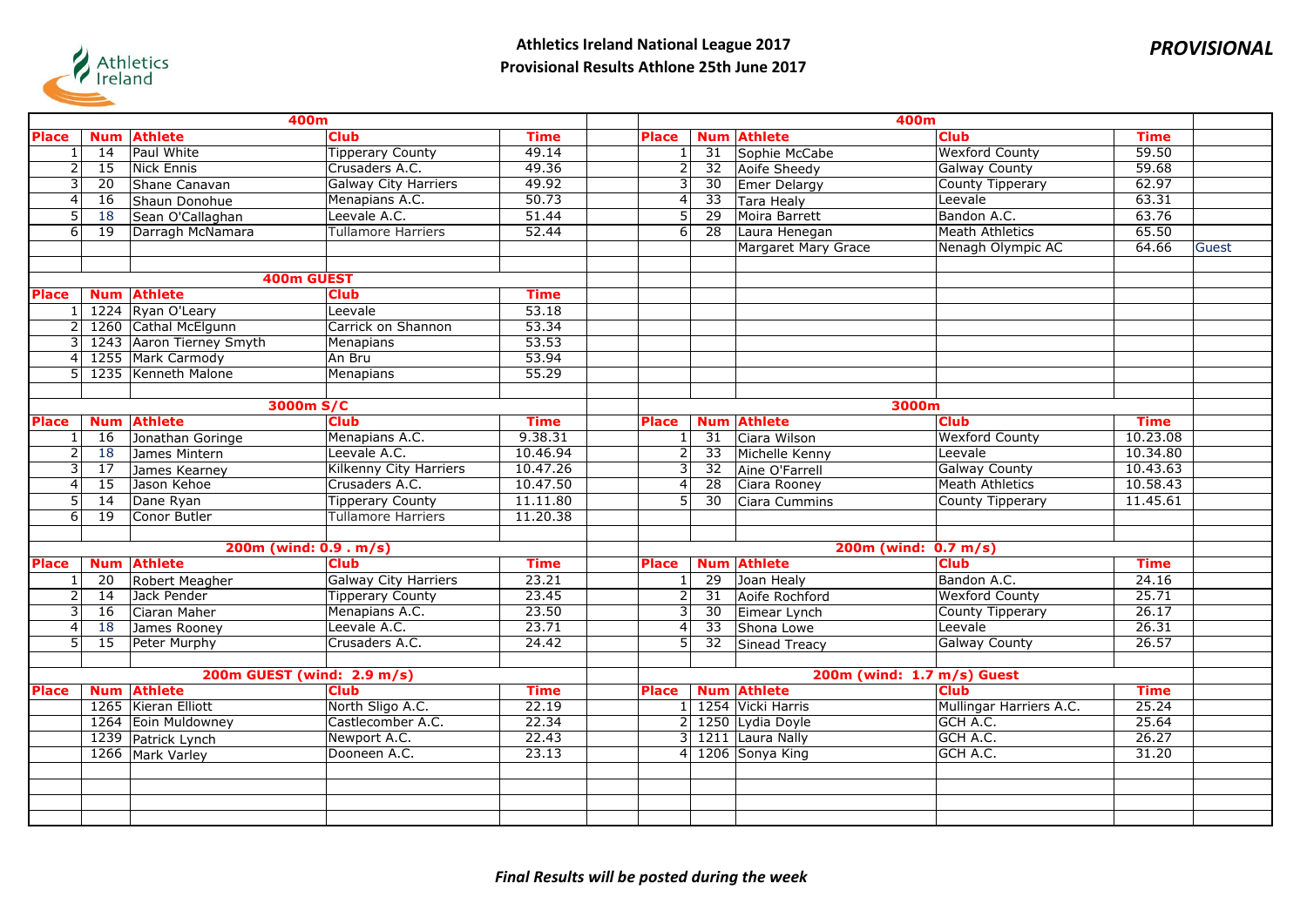

|              | 200m GUEST (wind:-0.1 m/s) |                                 |                               |             |                         |                         |                    |                        |             |       |  |
|--------------|----------------------------|---------------------------------|-------------------------------|-------------|-------------------------|-------------------------|--------------------|------------------------|-------------|-------|--|
| <b>Place</b> |                            | <b>Num Athlete</b>              | <b>Club</b>                   | <b>Time</b> |                         |                         |                    |                        |             |       |  |
|              |                            | 1242 Glodi Swana                | Limerick A.C.                 | 23.46       |                         |                         |                    |                        |             |       |  |
|              |                            | 1240 Laju Uwatse                | Dooneen A.C.                  | 23.84       |                         |                         |                    |                        |             |       |  |
|              |                            | 1235 Kenneth Malone             | Menapians A.C.                | 24.04       |                         |                         |                    |                        |             |       |  |
|              |                            | 1259 Mel O'Callaghan            | Menapians A.C.                | 24.14       |                         |                         |                    |                        |             |       |  |
|              |                            | 1245 David Hayde                | SLOT A.C.                     | 24.67       |                         |                         |                    |                        |             |       |  |
|              |                            |                                 |                               |             |                         |                         |                    |                        |             |       |  |
|              |                            | 800m                            |                               |             |                         |                         | 800m               |                        |             |       |  |
| <b>Place</b> |                            | <b>Num Athlete</b>              | <b>Club</b>                   | <b>Time</b> | <b>Place</b>            |                         | <b>Num Athlete</b> | <b>Club</b>            | <b>Time</b> |       |  |
|              | 16                         | Sam Mitchell                    | Menapians A.C.                | 1.56.35     | $\vert$ 1               | 33                      | Freda Davoren      | Leevale                | 2.20.47     |       |  |
| 2            | 18                         | Matthew Murnane                 | Leevale A.C.                  | 1.57.82     | $\overline{2}$          | 30                      | Aoife Delargy      | County Tipperary       | 2.21.06     |       |  |
| 3            | 14                         | <b>William Hughes</b>           | <b>Tipperary County</b>       | 1.59.01     | $\vert$ 3               | 32                      | Maebh Brannigan    | <b>Galway County</b>   | 2.25.91     |       |  |
|              | $\overline{20}$            | Eanna Folan                     | <b>Galway City Harriers</b>   | 2.02.50     | 4                       | $\overline{28}$         | Eimear English     | <b>Meath Athletics</b> | 2.27.39     |       |  |
| 5            | $\overline{17}$            | rory Lodge                      | <b>Kilkenny City Harriers</b> | 2.03.65     | $\overline{5}$<br>Guest | 31                      | Ciara Wilson       | <b>Wexford County</b>  | 2.29.29     |       |  |
| 6            | 19                         | Ethan Dunnican                  | <b>Tullamore Harriers</b>     | 2.10.98     | 6 <br>Guest             | 29                      | Amy Crowley        | Bandon A.C.            | 3.01.01     |       |  |
|              | 15                         | James Woods                     | Crusaders A.C.                | 3.00.32     |                         |                         | 1256 Rianne McHugh | Ennis Track A.C.       | 2.22.79     | Guest |  |
|              |                            | 1248 Rory Chesser               | Ennis Track A.C.              | 1.55.34     |                         |                         |                    |                        |             |       |  |
|              |                            | 1237 Connor O'Driscoll          | Leevale A.C.                  | 2.05.91     |                         |                         |                    |                        |             |       |  |
|              |                            |                                 |                               |             |                         |                         |                    |                        |             |       |  |
|              |                            |                                 |                               |             |                         |                         |                    |                        |             |       |  |
|              | 5000m                      |                                 |                               |             |                         |                         |                    |                        |             |       |  |
| <b>Place</b> | <b>Num</b>                 | <b>Athlete</b>                  | <b>Club</b>                   | <b>Time</b> |                         |                         |                    |                        |             |       |  |
|              | 16                         | Jonathan Goringe                | Menapians A.C.                | 15.16.30    |                         |                         |                    |                        |             |       |  |
|              | 17                         | Brian Maher                     | Kilkenny City Harriers        | 15.24.47    |                         |                         |                    |                        |             |       |  |
| 3            | 18                         | Eric Curran                     | Leevale A.C.                  | 15.36.48    | Guest                   |                         |                    |                        |             |       |  |
|              | 14                         | <b>Tony Fogarty</b>             | <b>Tipperary County</b>       | 16.04.79    | Guest                   |                         |                    |                        |             |       |  |
|              | $\overline{19}$            | Jason Donegan                   | <b>Tullamore Harriers</b>     | 16.41.07    |                         |                         |                    |                        |             |       |  |
|              |                            | 1251 Kenneth Rogers             | St Johns (CI) A.C.            | 15.25.31    |                         |                         |                    |                        |             |       |  |
|              |                            | 1203 Jack Miskella              | Craughwell A.C.               | 18.33.19    |                         |                         |                    |                        |             |       |  |
|              |                            | 100m (wind: $0.9 \text{ m/s}$ ) |                               |             |                         | 100m (wind: $3.2 m/s$ ) |                    |                        |             |       |  |
| Place        |                            | <b>Num Athlete</b>              | <b>Club</b>                   | <b>Time</b> | <b>Place</b>            |                         | <b>Num Athlete</b> | <b>Club</b>            | <b>Time</b> |       |  |
|              | 18                         | Kaodi Ogbene                    | Leevale A.C.                  | 11.08       | 1 <sup>1</sup>          | 32                      | Lydia Doyle        | <b>Galway County</b>   | 12.48       |       |  |
|              | 14                         | Patrick Lynch                   | <b>Tipperary County</b>       | 11.14       | $\overline{2}$          | 33                      | Shona Lowe         | Leevale                | 12.79       |       |  |
| 3            | 16                         | Conor Wilson                    | Menapians A.C.                | 11.30       | 3                       | 30                      | Eimear Lynch       | County Tipperary       | 13.04       |       |  |
|              | 20                         | Eoghan Dobey                    | <b>Galway City Harriers</b>   | 11.59       | $\vert 4 \vert$         | 28                      | Niamh Hetherington | <b>Meath Athletics</b> | 13.18       |       |  |
| 5            | 19                         | Emmanuel Liori                  | <b>Tullamore Harriers</b>     | 11.91       | 5                       | 31                      | Olivia Howe        | <b>Wexford County</b>  | 13.20       |       |  |
| 6            | 15                         | Patrick Gilkeana                | Crusaders A.C.                | 12.06       |                         |                         |                    |                        |             |       |  |
|              |                            |                                 |                               |             |                         |                         |                    |                        |             |       |  |
|              |                            |                                 |                               |             |                         |                         |                    |                        |             |       |  |
|              |                            |                                 |                               |             |                         |                         |                    |                        |             |       |  |
|              |                            |                                 |                               |             |                         |                         |                    |                        |             |       |  |
|              |                            |                                 |                               |             |                         |                         |                    |                        |             |       |  |
|              |                            |                                 |                               |             |                         |                         |                    |                        |             |       |  |
|              |                            |                                 |                               |             |                         |                         |                    |                        |             |       |  |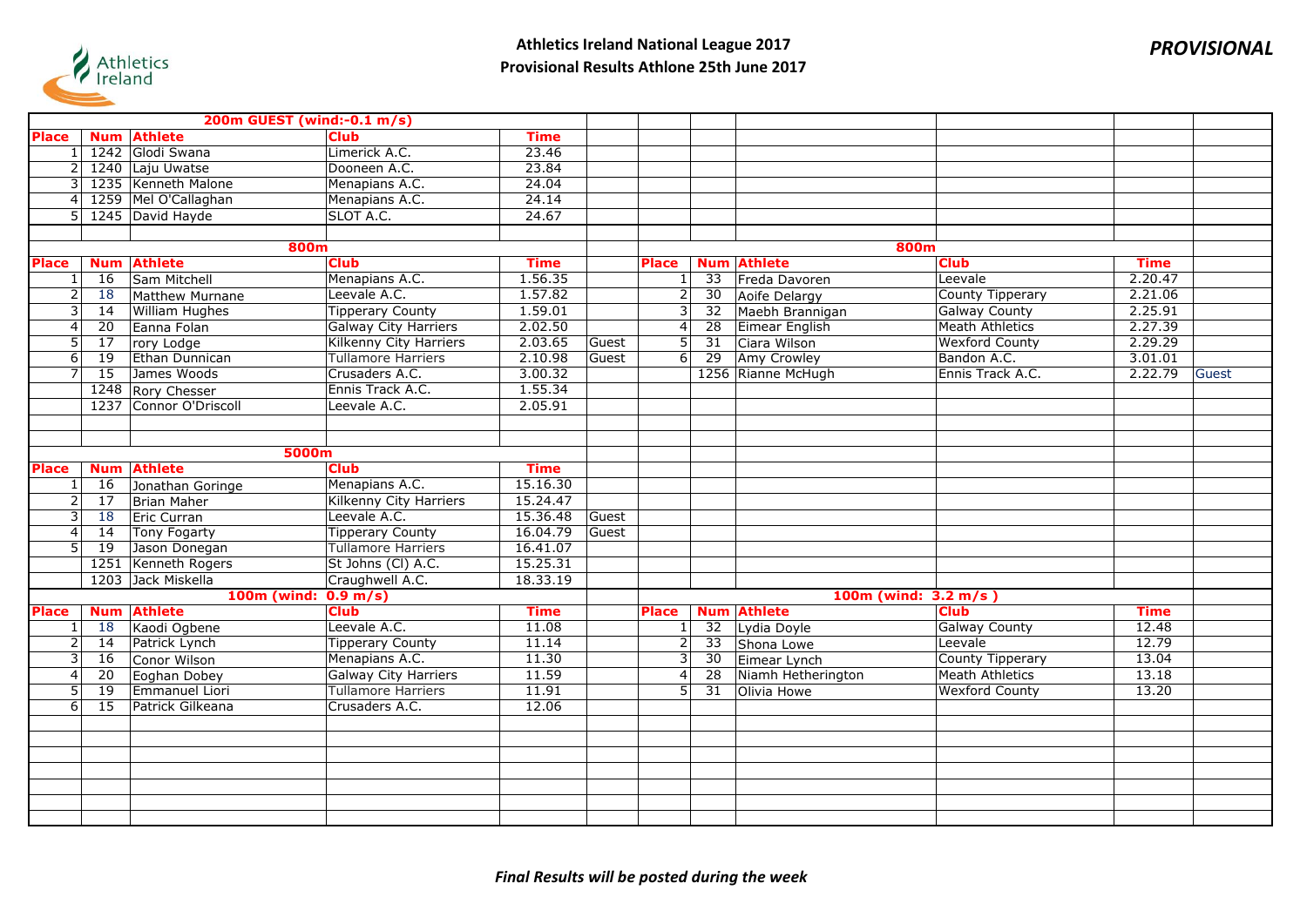

|                | 100m Guest (wind: 0.9 m/s) |                      |                               |                   |       | 100m Guest (wind: 0.4 m/s) |                 |                        |                          |                 |        |  |
|----------------|----------------------------|----------------------|-------------------------------|-------------------|-------|----------------------------|-----------------|------------------------|--------------------------|-----------------|--------|--|
| <b>Place</b>   |                            | <b>Num Athlete</b>   | <b>Club</b>                   | <b>Time</b>       |       | <b>Place</b>               |                 | <b>Num Athlete</b>     | <b>Club</b>              | <b>Time</b>     |        |  |
|                |                            | 1218 Ross Daly       | Enniscorthy A.C.              | 11.43             |       | 1                          |                 | 1261 Elizabeth Morland | Cushinstown A.C.         | 12.21           |        |  |
|                |                            | 1224 Ryan O'Leary    | Leevale A.C.                  | 11.44             |       | 2 <sup>1</sup>             |                 | 1254 Vicki Harris      | Mullaingar Harriers A.C. | 12.34           |        |  |
|                |                            | 1229 David Okoh      | Leevale A.C.                  | 11.46             |       | $\overline{3}$             |                 | 1267 Aishling O'Flynn  | Navan A.C.               | 13.15           |        |  |
| 4              |                            | 1228 Patrick Okoh    | Leevale A.C.                  | 11.49             |       | $\overline{4}$             |                 | 1211 Laura Nally       | GCH A.C.                 | 13.18           |        |  |
|                |                            | 1215 Sean Carolan    | Nenagh Olympic A.C.           | 11.71             |       | 5                          |                 | 1212 Rita Lahue        | GCH A.C.                 | 13.47           |        |  |
| 6              |                            | 1202 Brendan Lynch   | Loughrea A.C.                 | 11.71             |       |                            |                 |                        |                          |                 |        |  |
|                |                            | 1231 Michael Deady   | Meanpians A.C.                | 11.77             |       |                            |                 |                        |                          |                 |        |  |
|                |                            |                      |                               |                   |       |                            |                 |                        |                          |                 |        |  |
|                |                            |                      | 100m Guest (wind: 1.2 m/s)    |                   |       |                            |                 |                        |                          |                 |        |  |
| <b>Place</b>   |                            | <b>Num Athlete</b>   | <b>Club</b>                   | <b>Time</b>       |       |                            |                 |                        |                          |                 |        |  |
|                |                            | 1264 Eoin Muldowney  | Castlecomer A.C.              | 10.91             |       |                            |                 |                        |                          |                 |        |  |
|                |                            | 1265 Kieran Elliott  | Sligo A.C.                    | 10.91             |       |                            |                 |                        |                          |                 |        |  |
|                |                            | 1266 Mark Varley     | Dooneen A.C.                  | 11.32             |       |                            |                 |                        |                          |                 |        |  |
| 4              |                            | 1259 Mel O'Callaghan | Menapians A.C.                | 11.62             |       |                            |                 |                        |                          |                 |        |  |
|                |                            | 1216 Jospeh McEvoy   | Nenagh Olympic A.C.           | 11.71             |       |                            |                 |                        |                          |                 |        |  |
| 6              |                            | 1244 Michael Lynch   | An Riocht A.C.                | 12.05             |       |                            |                 |                        |                          |                 |        |  |
|                |                            | 1245 David Hayde     | SLOT A.C.                     | 12.07             |       |                            |                 |                        |                          |                 |        |  |
|                |                            |                      |                               |                   |       |                            |                 |                        |                          |                 |        |  |
|                | 4X400m                     |                      |                               |                   |       |                            |                 |                        | 4X400m                   |                 |        |  |
| <b>Place</b>   | <b>Num</b>                 | <b>Athlete</b>       | <b>Club</b>                   | <b>Time</b>       |       | <b>Place</b>               | <b>Num</b>      | <b>Athlete</b>         | <b>Club</b>              | <b>Time</b>     |        |  |
|                | 16                         |                      | Menapians A.C.                | 3.24.39           |       | 1                          | 30              |                        | <b>County Tipperary</b>  | 4.08.71         |        |  |
| 2              | 18                         |                      | Leevale A.C.                  | 3.26.25           |       | $\overline{2}$             | $\overline{32}$ |                        | <b>Galway County</b>     | 4.13.50         |        |  |
| 3              | $\overline{20}$            |                      | <b>Galway City Harriers</b>   | 3.31.64           |       | 3                          | 31              |                        | <b>Wexford County</b>    | 4.17.81         |        |  |
| 4              | 14                         |                      | <b>Tipperary County</b>       | 3.42.77           |       | $\overline{4}$             | 28              |                        | <b>Meath Athletics</b>   | 4.21.48         |        |  |
| 5              | 19                         |                      | <b>Tullamore Harriers</b>     | 3.51.64           |       | 5                          | $\overline{29}$ |                        | Bandon A.C.              | 4.48.00         |        |  |
| 6              | $\overline{17}$            |                      | <b>Kilkenny City Harriers</b> | 3.58.52           |       |                            | $\overline{33}$ |                        | Leevale                  | $\overline{DO}$ | R163.3 |  |
|                |                            |                      |                               |                   |       |                            |                 |                        |                          |                 |        |  |
|                |                            |                      | <b>Hammer</b>                 |                   |       | <b>Hammer</b>              |                 |                        |                          |                 |        |  |
| <b>Place</b>   |                            | <b>Num Athlete</b>   | <b>Club</b>                   | <b>Distance</b>   |       | <b>Place</b>               |                 | <b>Num Athlete</b>     | <b>Club</b>              | <b>Distance</b> |        |  |
|                | 14                         | John Dwyer           | <b>Tipperary County</b>       | 51.47             |       | $\mathbf{1}$               | 32              | Emma O'Hara            | <b>Galway County</b>     | 50.01           |        |  |
| 2              | 18                         | Andre Christie       | Leevale A.C.                  | 46.30             |       | <sub>N</sub>               | 28              | Ciara Maguire          | <b>Meath Athletics</b>   | 49.51           |        |  |
| 3              | 15                         | Ciaran Donnelly      | Crusaders A.C.                | 46.16             |       | 3                          | 30              | Jade O'Farrell Bond    | County Tipperary         | 38.83           |        |  |
| 4              | 20                         | Brendan Staunton     | <b>Galway City Harriers</b>   | 31.57             |       | $\overline{4}$             | 29              | Laura McSweeney        | Bandon A.C.              | 26.00           |        |  |
| 5              | 16                         | Shane McCormack      | Menapians A.C.                | 14.00             |       |                            |                 |                        |                          |                 |        |  |
| $\overline{6}$ | 19                         | Glenn Finlay         | <b>Tullamore Harriers</b>     | 13.05             |       |                            |                 |                        |                          |                 |        |  |
|                |                            |                      |                               |                   |       |                            |                 |                        | <b>Pole Vault</b>        |                 |        |  |
|                |                            |                      | <b>Pole Vault</b>             |                   |       | <b>Place</b>               | <b>Num</b>      | <b>Athlete</b>         | <b>Club</b>              | <b>Height</b>   |        |  |
| <b>Place</b>   | <b>Num</b>                 | <b>Athlete</b>       | <b>Club</b>                   | <b>Height</b>     |       | $1\vert$                   | -29             | <b>Ella Stack</b>      | Bandon A.C.              | 2.40            |        |  |
|                | 14                         | Daniel Ryan          | <b>Tipperary County</b>       | 3.20m             |       | $\overline{2}$             | 30              | Aoife Tierney          | <b>County Tipperary</b>  | 2.40            |        |  |
| $\overline{2}$ | 16                         | Conor Gaffney        | Menapians A.C.                | 3.00 <sub>m</sub> | Guest | $\overline{3}$             | $\overline{33}$ | Rachel Murphy          | Leevale                  | 2.25            |        |  |
| 3              | 18                         | Des Kelleher         | Leevale A.C.                  | 2.80m             |       | $\overline{4}$             | 32              | Aoife Walsh            | <b>Galway County</b>     | 1.80            |        |  |
| $\overline{4}$ | 20                         | Cliff Jennings       | <b>Galway City Harriers</b>   | 2.40m             |       |                            |                 | Ciara Hickey           | Blarney Inniscarra A.C.  | 3.20            | guest  |  |
|                |                            | Eoghan Jennings      | Galway City Harriers          | 2.40m             |       |                            |                 | Clodagh Walsh          | Abbey Striders A.C.      | 3.10            | quest  |  |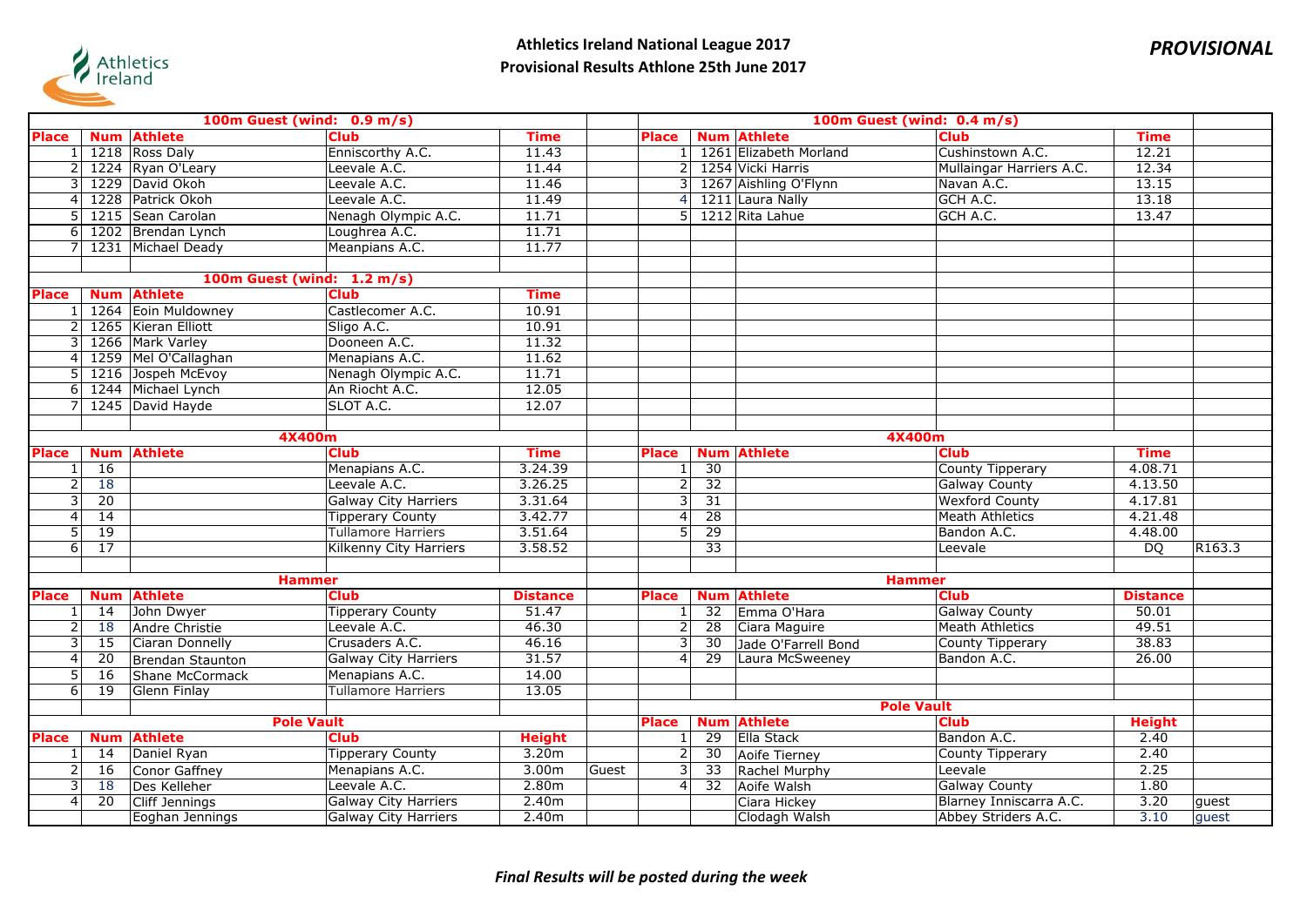

| <b>Long Jump</b> |                 |                      |                               |                 |       | <b>Long Jump</b>          |                       |                    |                            |                        |       |  |
|------------------|-----------------|----------------------|-------------------------------|-----------------|-------|---------------------------|-----------------------|--------------------|----------------------------|------------------------|-------|--|
| <b>Place</b>     | <b>Num</b>      | <b>Athlete</b>       | <b>Club</b>                   | <b>Distance</b> |       | <b>Place</b>              | <b>Num</b>            | <b>Athlete</b>     | <b>Club</b>                | <b>Distance</b>        |       |  |
|                  | 18              | Sam Healy            | Leevale A.C.                  | 7.00            |       | $\mathbf{1}$              | 31                    | Karen Murphy       | <b>Wexford County</b>      | 5.16                   |       |  |
| $\overline{a}$   | 16              | Mikey Cullen         | Menapians A.C.                | 6.49            |       | $\overline{2}$            | 30                    | Amanda O'Farrell   | County Tipperary           | 5.10                   |       |  |
| 3                | 14              | Sean Carolan         | <b>Tipperary County</b>       | 6.44            |       | 3                         | $\overline{28}$       | Karen Dunne        | <b>Meath Athletics</b>     | 4.92                   |       |  |
| 4                | $\overline{15}$ | <b>Oisin Taylor</b>  | Crusaders A.C.                | 6.41            |       | $\overline{4}$            | $\overline{29}$       | Roisin Howrd       | Bandon A.C.                | 4.78                   |       |  |
| 5                | 20              | Henrique Nkolovata   | <b>Galway City Harriers</b>   | 5.22            |       | 5                         | 32                    | Siona Lawless      | <b>Galway County</b>       | 4.78                   |       |  |
| $\overline{6}$   | 19              | Glenn Finlay         | <b>Tullamore Harriers</b>     | 3.92            |       | $6\overline{6}$           | 33                    | Aishat Onilogbo    | Leevale                    | 4.41                   |       |  |
|                  |                 |                      |                               |                 |       |                           |                       | Aoife Burke        | Tullamore A.C.             | 3.84                   | Guest |  |
|                  |                 |                      | <b>Guest Long Jump</b>        |                 |       |                           |                       | Lauren Giulligan   | Tullamore A.C.             | 3.73                   | Guest |  |
| <b>Place</b>     | <b>Num</b>      | <b>Athlete</b>       | <b>Club</b>                   | <b>Distance</b> |       |                           |                       |                    |                            |                        |       |  |
|                  |                 | 1203 Brendan Lynch   | Loughrea AC                   | 6.19            |       |                           |                       |                    |                            |                        |       |  |
| $\overline{2}$   | 1217            | Adam Dooley          | Templemore                    | 5.94            |       |                           |                       |                    |                            |                        |       |  |
|                  |                 |                      |                               |                 |       |                           |                       |                    |                            |                        |       |  |
|                  |                 |                      | <b>Shot Putt</b>              |                 |       |                           |                       |                    | <b>Shot Putt</b>           |                        |       |  |
| <b>Place</b>     | <b>Num</b>      | <b>Athlete</b>       | <b>Club</b>                   | <b>Distance</b> |       | <b>Place</b>              | <b>Num</b>            | <b>Athlete</b>     | <b>Club</b>                | <b>Distance</b>        |       |  |
|                  | 18              | Dave Tierney         | Leevale A.C.                  | 13.31           |       | 1                         | 29                    | Laura McSweeney    | Bandon A.C.                | 12.39                  |       |  |
| 2                | 14              | Daniel Ryan          | <b>Tipperary County</b>       | 12.79           |       | $\overline{2}$            | 31                    | Marquerite Furlong | <b>Wexford County</b>      | 9.86                   |       |  |
| 3                | $\overline{15}$ | Tom DeJongh          | Crusaders A.C.                | 12.37           |       | $\overline{3}$            | $\overline{33}$       | Sarah Bradfield    | Leevale                    | 9.26                   |       |  |
| 4                | $\overline{19}$ | <b>Babu Matthews</b> | <b>Tullamore Harriers</b>     | 10.31           |       | $\overline{4}$            | 30                    | Fiona Hennessy     | <b>County Tipperary</b>    | 9.10                   |       |  |
| 5                | 20              | Cliff Jennings       | <b>Galway City Harriers</b>   | 9.06            | Guest | 5                         | 28                    | Niamh Maguire      | <b>Meath Athletics</b>     | 8.64                   |       |  |
| 6                | 17              | Paddy Walsh          | <b>Kilkenny City Harriers</b> | 9.06            |       | $6\overline{6}$           | 32                    | Mary Barrett       | <b>Galway County</b>       | 8.38                   |       |  |
|                  | 16              | Shane McCormack      | Menapians A.C.                | 7.19            |       |                           |                       |                    |                            |                        |       |  |
|                  | 1241            | Brendan Staunton     | <b>Galway City Harriers</b>   | 12.44           |       |                           |                       | Alana Frattaroli   | Limerick A.C.              | 12.85m                 | Guest |  |
|                  |                 |                      |                               |                 |       |                           |                       |                    |                            |                        |       |  |
|                  |                 |                      | <b>High Jump</b>              |                 |       | <b>High Jump</b>          |                       |                    |                            |                        |       |  |
| <b>Place</b>     | <b>Num</b>      | <b>Athlete</b>       | <b>Club</b>                   | <b>Height</b>   |       | <b>Place</b>              | <b>Num</b>            | <b>Athlete</b>     | <b>Club</b><br>Bandon A.C. | <b>Height</b><br>1.50m |       |  |
|                  | 14              | Joseph McEvoy        | <b>Tipperary County</b>       | 1.80            |       | 1                         | $\overline{29}$       | Ella Stack         |                            |                        |       |  |
|                  | 16              | Mikey Cullen         | Menapians A.C.                | 1.75            | Guest | $\overline{2}$            | $\overline{28}$       | Karen Dunne        | Meath Athletics            | 1.50m                  |       |  |
| 3<br>4           | 19              | Conor Butler         | <b>Tullamore Harriers</b>     | 1.65            |       | 3                         | 32                    | Lorraine Delaney   | <b>Galway County</b>       | 1.45m                  |       |  |
|                  | 20              | Shane Canavan        | <b>Galway City Harriers</b>   | 1.50<br>1.60    |       | $\overline{4}$            | 31<br>$\overline{33}$ | Ciara Kelly        | <b>Wexford County</b>      | 1.35m<br>1.30m         |       |  |
|                  |                 | 1258 Martin Curley   | Ennis Track                   |                 |       | 5                         | $\overline{30}$       | Lauren Whelan      | Leevale                    | 1.30m                  |       |  |
|                  |                 |                      |                               |                 |       | $6 \mid$                  |                       | Aoife Tierney      | <b>County Tipperary</b>    |                        |       |  |
|                  |                 |                      | <b>Discus</b>                 |                 |       |                           |                       |                    | <b>Discus</b>              |                        |       |  |
| <b>Place</b>     | <b>Num</b>      | <b>Athlete</b>       | <b>Club</b>                   | <b>Distance</b> |       | <b>Place</b>              | <b>Num</b>            | <b>Athlete</b>     | <b>Club</b>                | <b>Distance</b>        |       |  |
|                  | $\overline{20}$ | Brendan Staunton     | <b>Galway City Harriers</b>   | 35.11           |       | $\mathbf{1}$              | $\overline{31}$       | Marquirite Doherty | <b>Wexford County</b>      | 36.70                  |       |  |
| 2                | 15              | Sam Gaine            | Crusaders A.C.                | 34.51           |       | $\overline{2}$            | 32                    | Emma O'Hara        | <b>Galway County</b>       | 34.78                  |       |  |
| 3                | $\overline{14}$ | Mark Tierney         | <b>Tipperary County</b>       | 32.60           |       | $\overline{\overline{3}}$ | $\overline{33}$       | Sarah Bradfield    | Leevale                    | 34.77                  |       |  |
| 4                | 19              | Tom Rafferty         | <b>Tullamore Harriers</b>     | 28.5            |       | $\overline{4}$            | 28                    | Zoe Mohan          | <b>Meath Athletics</b>     | 34.27                  |       |  |
| 5                | 16              | Mel O'Callaghan      | Menapians A.C.                | 23.31           | Guest | 5                         | 29                    | Roisin Howard      | Bandon A.C.                | 33.33                  |       |  |
| 6                | 18              | Andre Christie       | Leevale A.C.                  | 22.77           | Guest | $\overline{6}$            | 30                    | Siobhan Hennessy   | County Tipperary           | 22.88                  |       |  |
| 7                | 17              | Nicholas Dunphy      | <b>Kilkenny City Harriers</b> | 13.55           |       |                           |                       |                    |                            |                        |       |  |
|                  |                 | Eoin Sheridan        | NW Meath A.C.                 | 48.81           |       |                           |                       |                    |                            |                        |       |  |
|                  |                 | Darragh Gaffney      | NW Meath A.C.                 | 52.98           |       |                           |                       |                    |                            |                        |       |  |
|                  |                 |                      |                               |                 |       |                           |                       |                    |                            |                        |       |  |